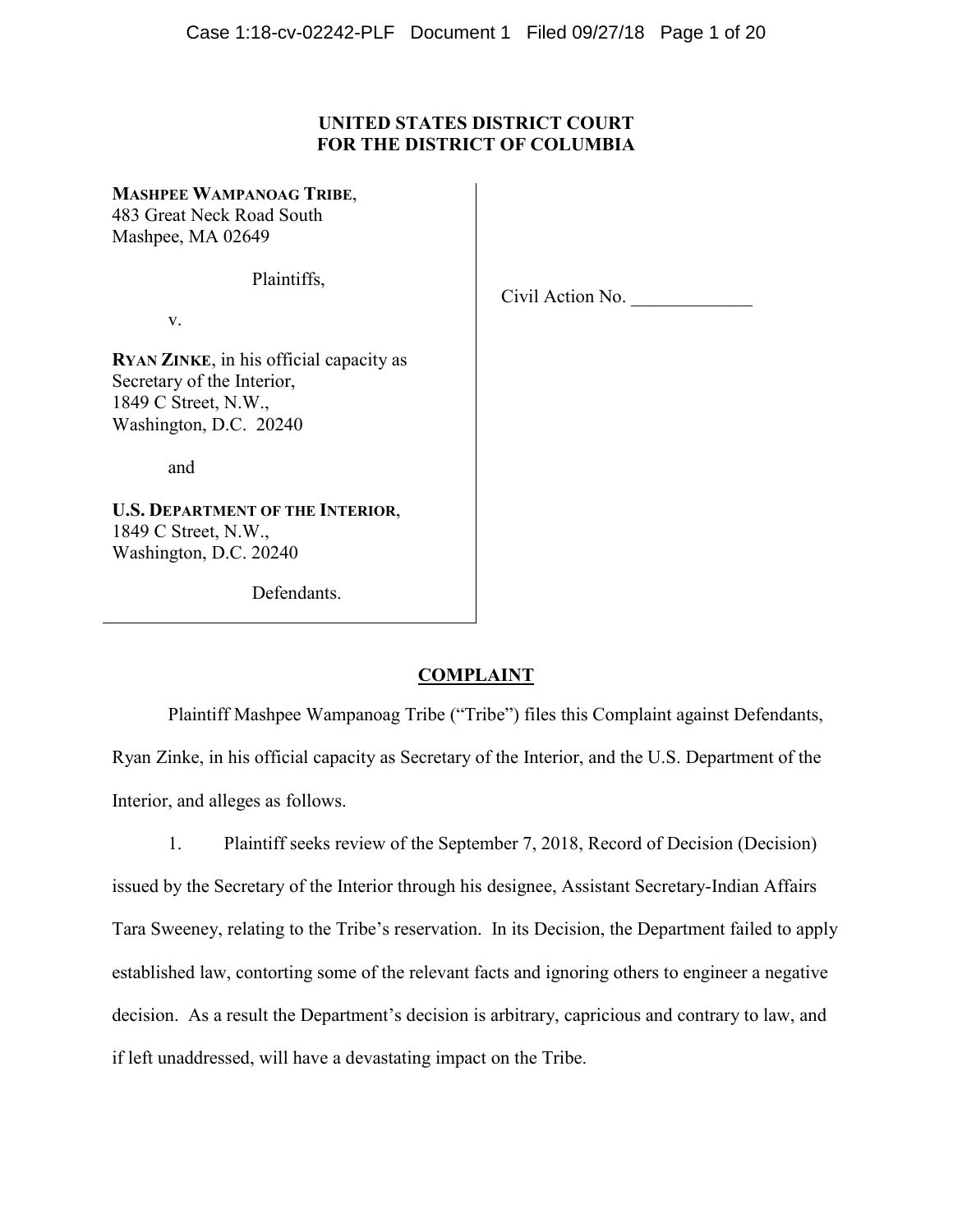### Case 1:18-cv-02242-PLF Document 1 Filed 09/27/18 Page 2 of 20

2. In its Decision, the Department refused to acknowledge that the Tribe was "under federal jurisdiction" when the Indian Reorganization Act ("IRA") 25 U.S.C. §§ 5101 *et seq*., was enacted in 1934, and improperly refused to exercise the authority Congress delegated to it under the IRA to confirm the federally-protected status of the Tribe's reservation land.

3. Under the IRA, Congress delegated to the Secretary of Interior authority to accept trust title ("take land in trust") for Indian tribes, and to proclaim such lands to be a tribe's reservation. In *Carcieri v. Salazar*, 555 U.S. 379 (2009), the Supreme Court instructed that the Secretary may only exercise his authority to take land in trust for an Indian tribe if the tribe meets one of the statute's three definitions of "Indian." *Id*. at 387-88. The Court further instructed that to meet the first definition of "Indian," a tribe must have been "under federal jurisdiction" in 1934 when the IRA was enacted. *Id*. at 391. The Department erroneously determined in its Decision that the Tribe was not "under federal jurisdiction" in 1934.

4. The Department's September 7, 2018, Decision indefensibly reverses course from the "under federal jurisdiction" administrative decisions it has made for other tribes. It also indefensibly deviates from the language and spirit of its own "M Opinion," *i.e*., its own general legal opinion that is supposed to govern its implementation of the "under federal jurisdiction" question. Finally, the Department's 2018 Decision baldly ignores case law interpreting the "under federal jurisdiction" requirement. The Department's Decision is arbitrary, capricious, and contrary to law. The Department's failure to properly exercise its delegated authority under the IRA is concerning when viewed in the context of the Department's general trust obligations to the Tribe. The Mashpee Tribe therefore files this complaint to challenge the Department's 2018 Decision and correct the Department's arbitrary, capricious and unlawful action.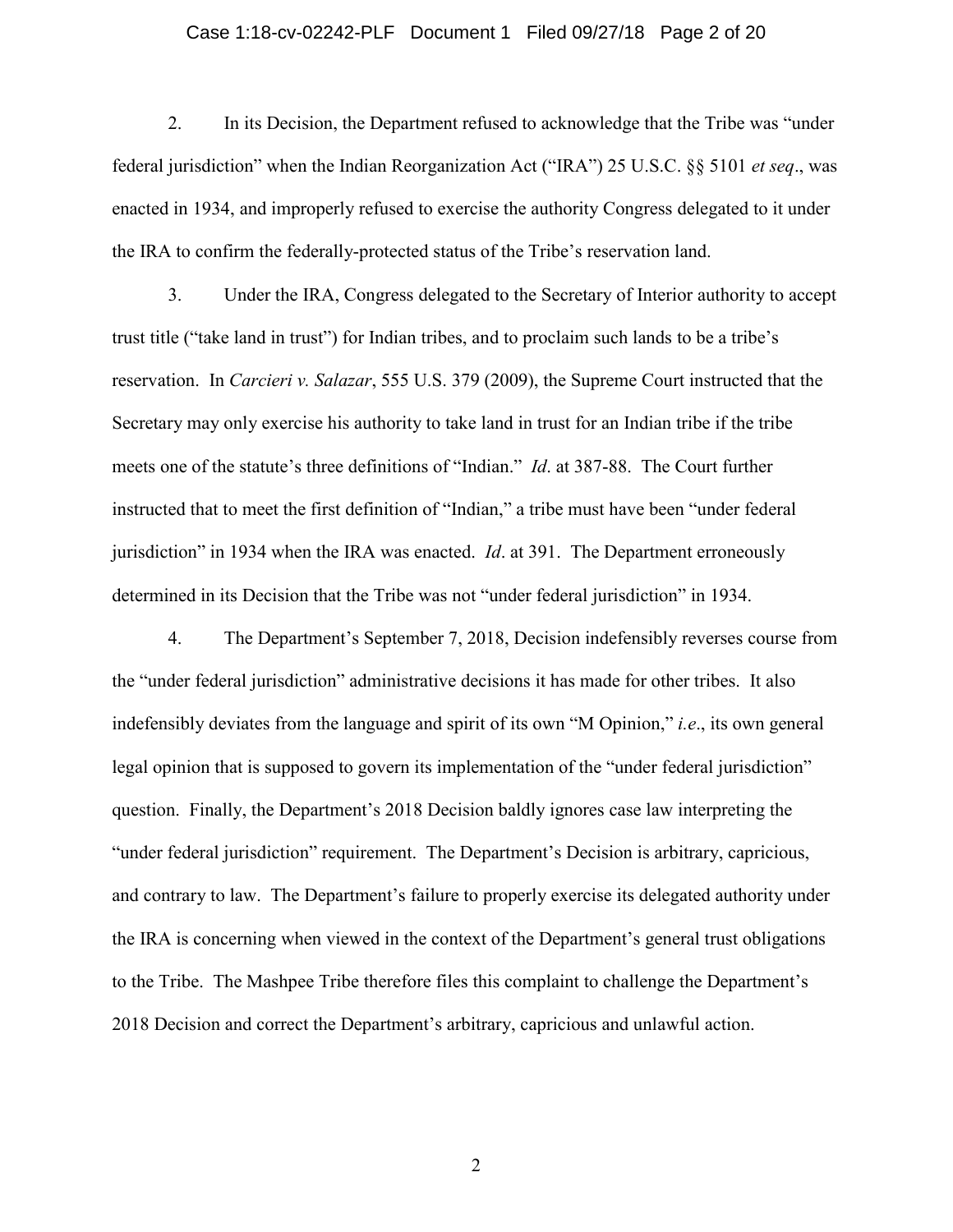## **NATURE OF THE ACTION**

5. Mashpee seeks declaratory and injunctive relief under the laws of the United States, including but not limited to 5 U.S.C. §§ 701-706 and 28 U.S.C. §§ 2201-2202. This action arises under federal law, including but not limited to the IRA. 25 U.S.C. § 5108.

6. The Department, among other things, erroneously determined that the Mashpee Tribe was not "under federal jurisdiction" in 1934 within the meaning of the IRA. The Department's action is final agency action that is arbitrary, capricious, and otherwise not in accordance with law.

#### **PARTIES**

7. Plaintiff the Mashpee Wampanoag Tribes is a federally recognized Indian tribe with a reservation in southeastern Massachusetts.

8. Defendant Ryan Zinke, the Secretary of the United States Department of the Interior ("Department"), is sued in his official capacity. The Secretary is the official to whom Congress delegated authority to acquire land in trust for Indian tribes under the IRA. The Secretary has delegated this authority to the Assistant Secretary-Indian Affairs. The Secretary has direct line authority over the Assistant Secretary-Indian Affairs and is responsible for the Assistant Secretary's decisions. Secretary Zinke is the federal official responsible for implementing and honoring the United States' trust responsibility to Indian tribes. Secretary Zinke is responsible for the arbitrary, capricious, and unlawful conduct described in this Complaint.

9. Defendant, the United States Department of the Interior, is an administrative agency of the United States. Within the Department is the Bureau of Indian Affairs (BIA), the federal office most directly responsible for implementing the United States' trust responsibility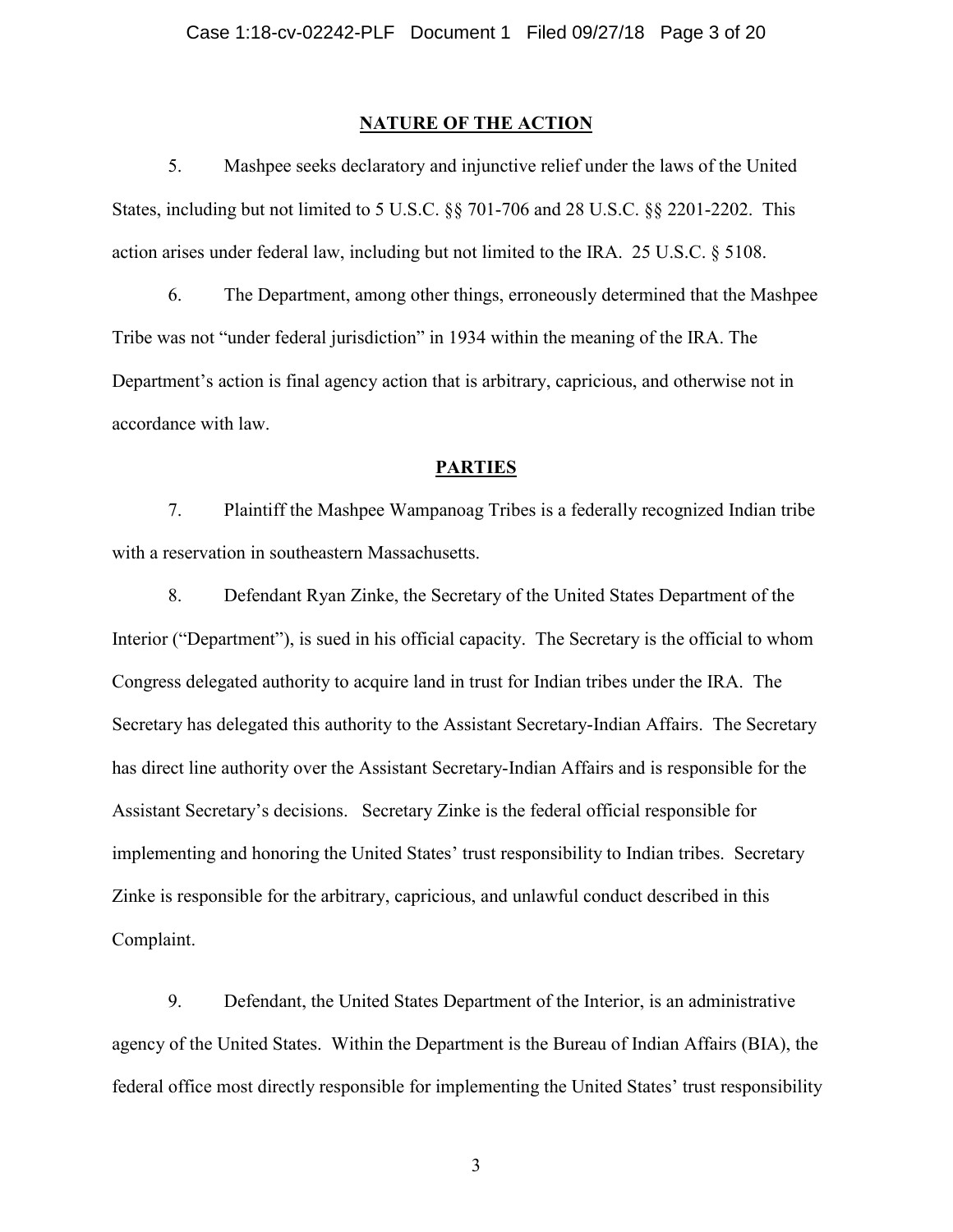for Indian tribes. The Assistant Secretary-Indian Affairs is responsible for overall management of the BIA and responsible for its actions. The Assistant Secretary-Indian Affairs reports to the Secretary of the Interior, and acted on his and the Department's behalf when she signed the Department's Decision.

### **JURISDICTION AND VENUE**

10. This Court has jurisdiction under 28 U.S.C. § 1331 because this matter arises under the laws of the United States and under 28 U.S.C. § 1362 because this is a civil action by a tribe arising under the Constitution, laws or treaties of the United States.

11. This suit alleges that the Department and Secretary have failed to act in accordance with the IRA and its trust obligations to tribes. Defendants have consented to suit under the Administrative Procedure Act, 5 U.S.C. § 702. The requested relief is available under the Administrative Procedure Act, 5 U.S.C. §§ 701-706 and the Declaratory Judgment Act, 28 U.S.C. §§ 2201, 2202.

12. Venue is proper in this district under 28 U.S.C. § 1391(e) because (a) a substantial part of the events, actions, and/or omissions giving rise to the claims in this Complaint occurred in this judicial district and/or (b) because Defendants reside in this judicial district.

### **STATUTORY AND REGULATORY BACKGROUND**

13. The Indian Reorganization Act of 1934 (the "IRA") was landmark legislation enacted to reverse the disastrous effects of earlier federal laws and policies which caused the loss of over 90 million acres of Indian lands during the previous half century. The IRA was intended "to rehabilitate the Indian's economic life" and to "develop the initiative destroyed by a century of oppression and paternalism." H.R. Rep. No.73-1804, at 6 (1934). One of the key purposes of the IRA was to provide the Secretary of the Interior with a mechanism to acquire land in trust for tribes that did not already benefit from the possession of federally-held lands. *See* S. Rep. No.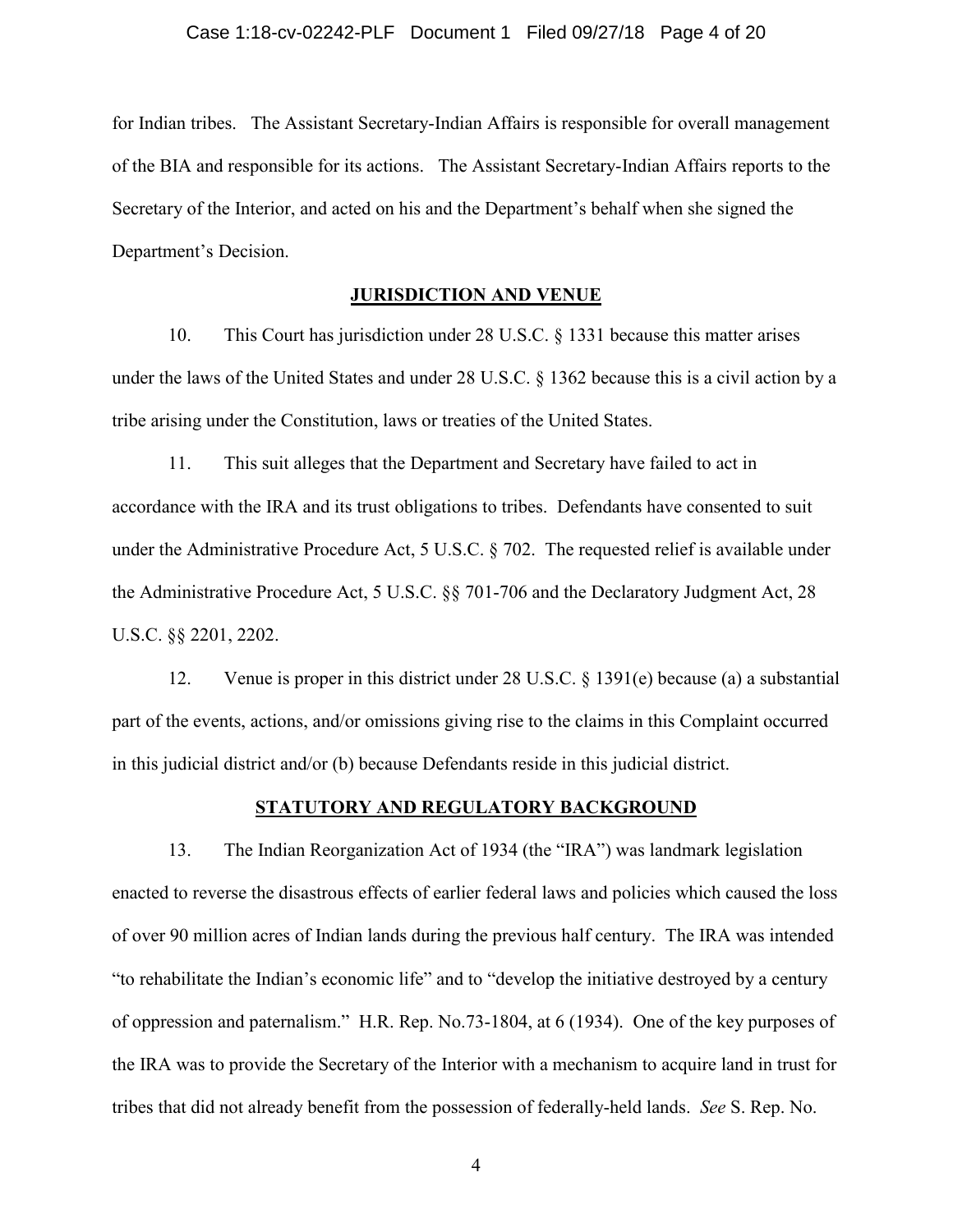# Case 1:18-cv-02242-PLF Document 1 Filed 09/27/18 Page 5 of 20

73-1080, at 1 (1934) (declaring that one of the "purposes of this bill" was to "provide for the acquisition, through purchase, of land for Indians, now landless, who are anxious and fitted to make a living on such land"); H. R. Rep. No.73-1804, at 6 (1934) (noting that the IRA would help to "make many of the now pauperized, landless Indians self-supporting"); *see also* FELIX S. COHEN, HANDBOOK OF FEDERAL INDIAN LAW 84 (1942).

14. Section 5 of the IRA, 25 U.S.C. § 5108, authorizes the Secretary to take land in trust for Indian tribes, protecting the land from future alienation absent congressional consent. Section 7 of the IRA, 25 U.S.C. § 5110, additionally authorizes the Secretary to create new tribal reservations.

15. In *Carcieri v. Salazar*, 555 U.S. 379, 387-88 (2009), the Supreme Court directed that the Secretary's authority under Section 5 to take land in trust for an Indian tribe must be informed by whether the tribe meets the IRA's definition of "Indian," found in Section 19. Section 19 includes three definitions of Indian: "The term 'Indian' as used in this Act shall include all persons of Indian descent [1] who are members of any recognized Indian tribe now under Federal jurisdiction, and [2] all persons who are descendants of such members who were, on June 1, 1934, residing within the present boundaries of any Indian reservation, and shall further include [3] all other persons of one-half or more Indian blood." 25 U.S.C. § 5129.

16. Regarding the first definition, the Court also directed that "*now* under federal jurisdiction" means that the tribe must have been "under federal jurisdiction" in 1934 when the IRA was enacted.

17. The Department has issued formal legal guidance on what evidence is needed to show whether a tribe was "under federal jurisdiction" in 1934 for the purposes of the IRA's first definition of Indian. The Department's M Opinion (M-37029, Memorandum on the Meaning of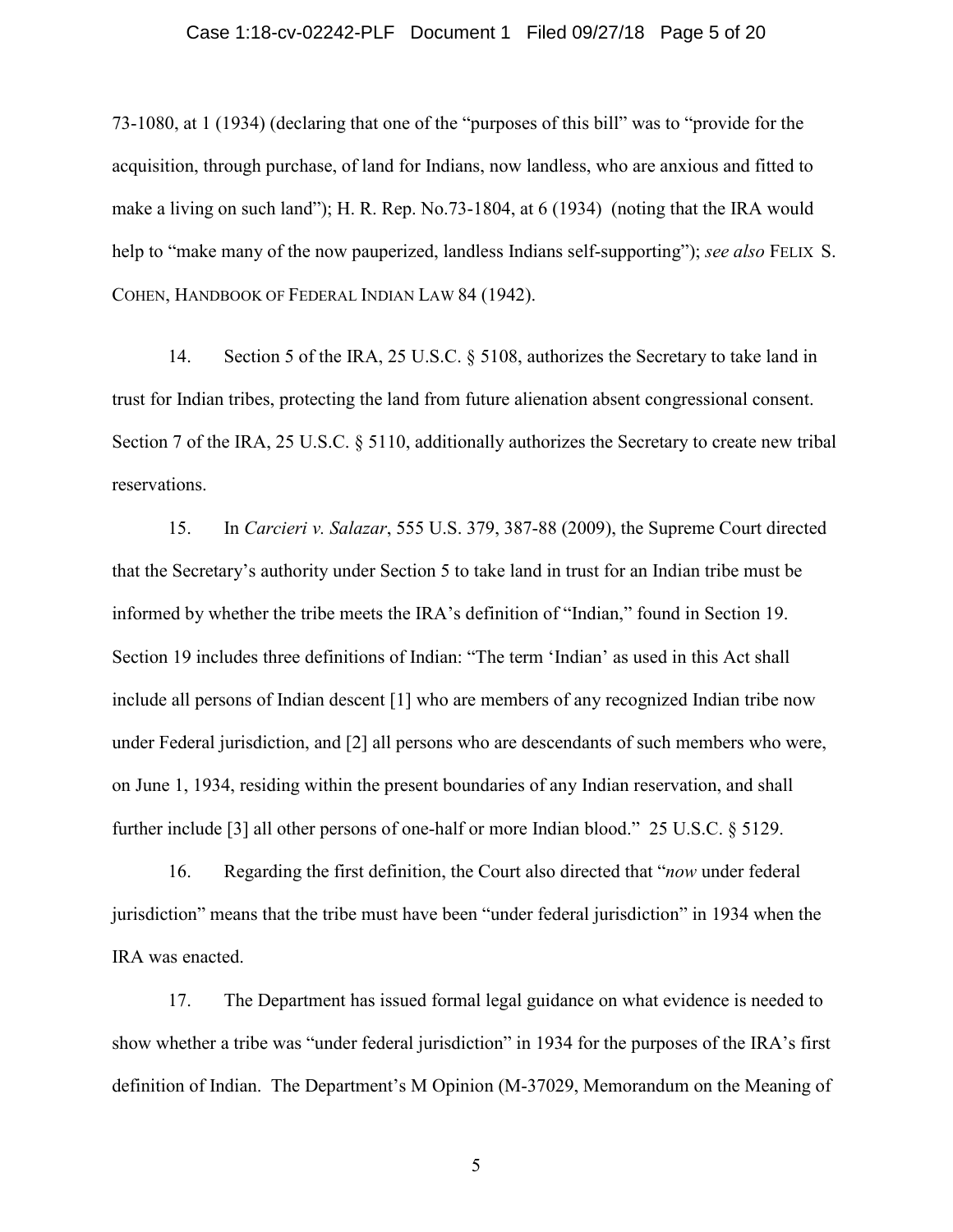### Case 1:18-cv-02242-PLF Document 1 Filed 09/27/18 Page 6 of 20

"Under Federal Jurisdiction" for Purposes of the Indian Reorganization Act (Mar. 12, 2014)) established a two-part test for determining that a tribe was under federal jurisdiction. The first prong requires Interior to consider:

> whether there is a sufficient showing in the tribe's history, at or before 1934, that it was under federal jurisdiction, *i.e.,* whether the United States had in 1934 or at some point in the tribe's history prior to 1934, taken an action or series of actions — through a course of dealings or other relevant acts for or on behalf of the tribe or in some instance tribal members — that are sufficient to establish, or that generally reflect federal obligations, duties, responsibility for or authority over the tribe by the Federal Government.

M Opinion at 19. The second prong requires that Interior ascertain whether the tribe's jurisdictional status remained intact in 1934. *Id.* 

18. Various court decisions, the Department's M Opinion, and other

Departmental decisions have established the types of evidence that demonstrate whether a tribe is "under federal jurisdiction." Examples of these categories of evidence include, *inter alia,* the following.

a. Inclusion of tribes and their members on federal census rolls is evidence those tribes were under the federal government's jurisdiction. Multiple courts have relied on this type of evidence to establish that a tribe is under federal jurisdiction.

b. Inclusion of tribes in federal reports and surveys that address federal Indian policy and programs and acknowledge federal responsibility for such tribes is evidence that the government understood such tribes to be under federal jurisdiction.

c. The education of tribal members at federal Indian schools is probative evidence that a tribe was under federal jurisdiction.

d. Holding and controlling funds for tribal members is evidence that the tribe to which those members belong was under federal jurisdiction.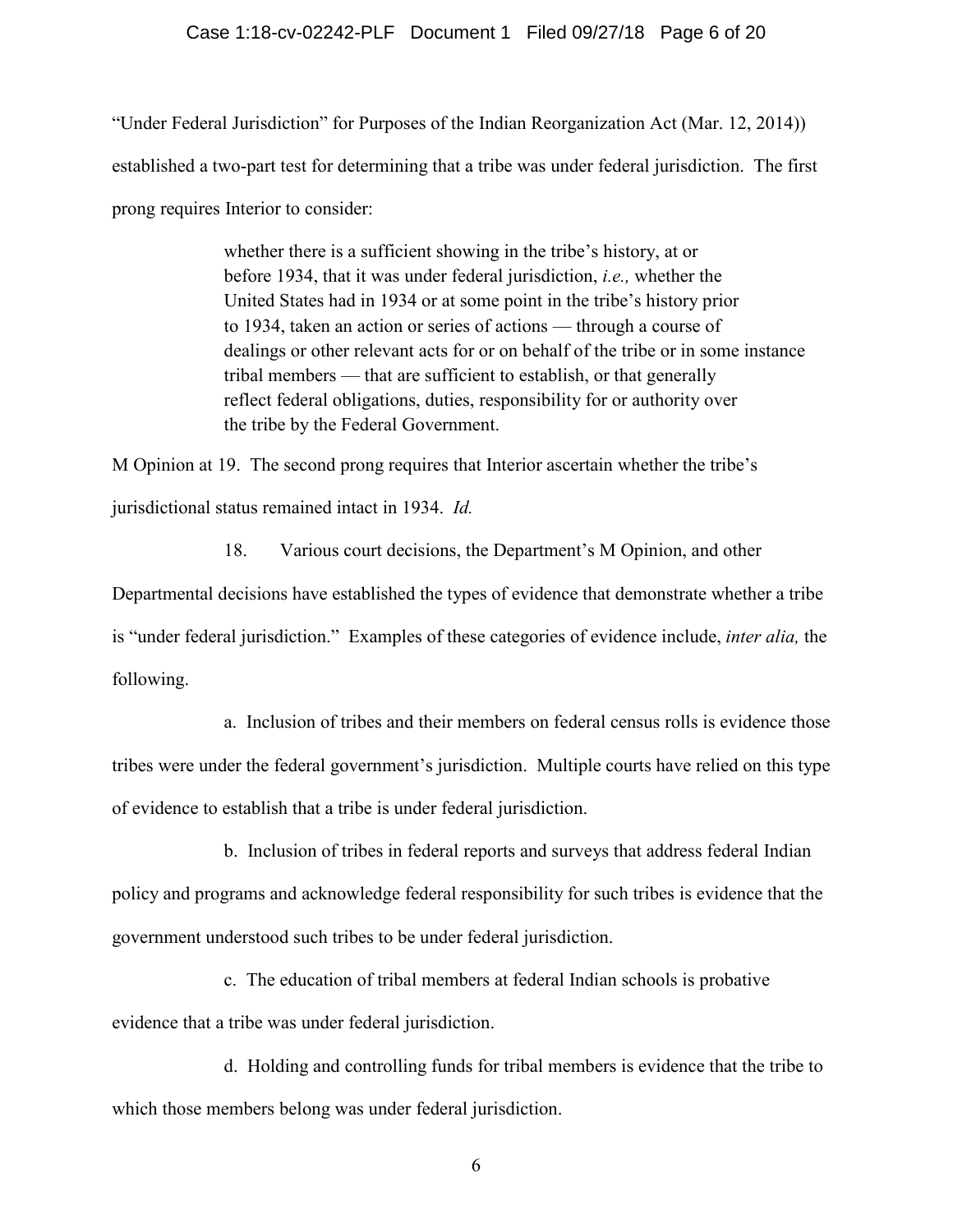# Case 1:18-cv-02242-PLF Document 1 Filed 09/27/18 Page 7 of 20

e. The federal provision of health care services to tribal members also is evidence that the tribe was under federal jurisdiction.

f. The federal government providing social services to a tribe and tribal members has been recognized as evidence demonstrating that a tribe was under federal jurisdiction. The provision of services to individual Indians is evidence of whether a tribe was under federal jurisdiction in 1934, as it is reasonable for the Secretary to consider the relationship to the part (tribal members) when trying to assess the relationship to the whole (the tribe).

19. These same court decisions and the Department's M Opinion also establish that the Department must consider all the evidence together as a whole, the "variety of actions when viewed in concert," that demonstrate whether a tribe is "under federal jurisdiction."

20. The Department must also consider the federal government's unique trust relationship with Indian tribes, and the related canon of construction that requires ambiguities to be resolved for the protection of tribes. *See Cobell v. Norton*, 240 F.3d 1081, 1088 (D.C. Cir. 2001) ("[T]he Interior Department is responsible for executing most of the federal government's trust duties [to Indian tribes]"); *Muscogee (Creek) Nation v. Hodel*, 851 F.2d 1439, 1444-1445 (D.C. Cir. 1988) (stating that "'statutes are to be construed liberally in favor of the Indians, with ambiguous provisions interpreted to their benefit'" and applying the canon to the Department's actions) (quoting *Montana v. Blackfeet Tribe of Indians*, 471 U.S. 759, 766 (1985)).

#### **PROCEDURAL BACKGROUND**

21. The Tribe has lived in what is now southeastern Massachusetts since long before any European set foot on the American continent, but over the course of time the Tribe lost its lands.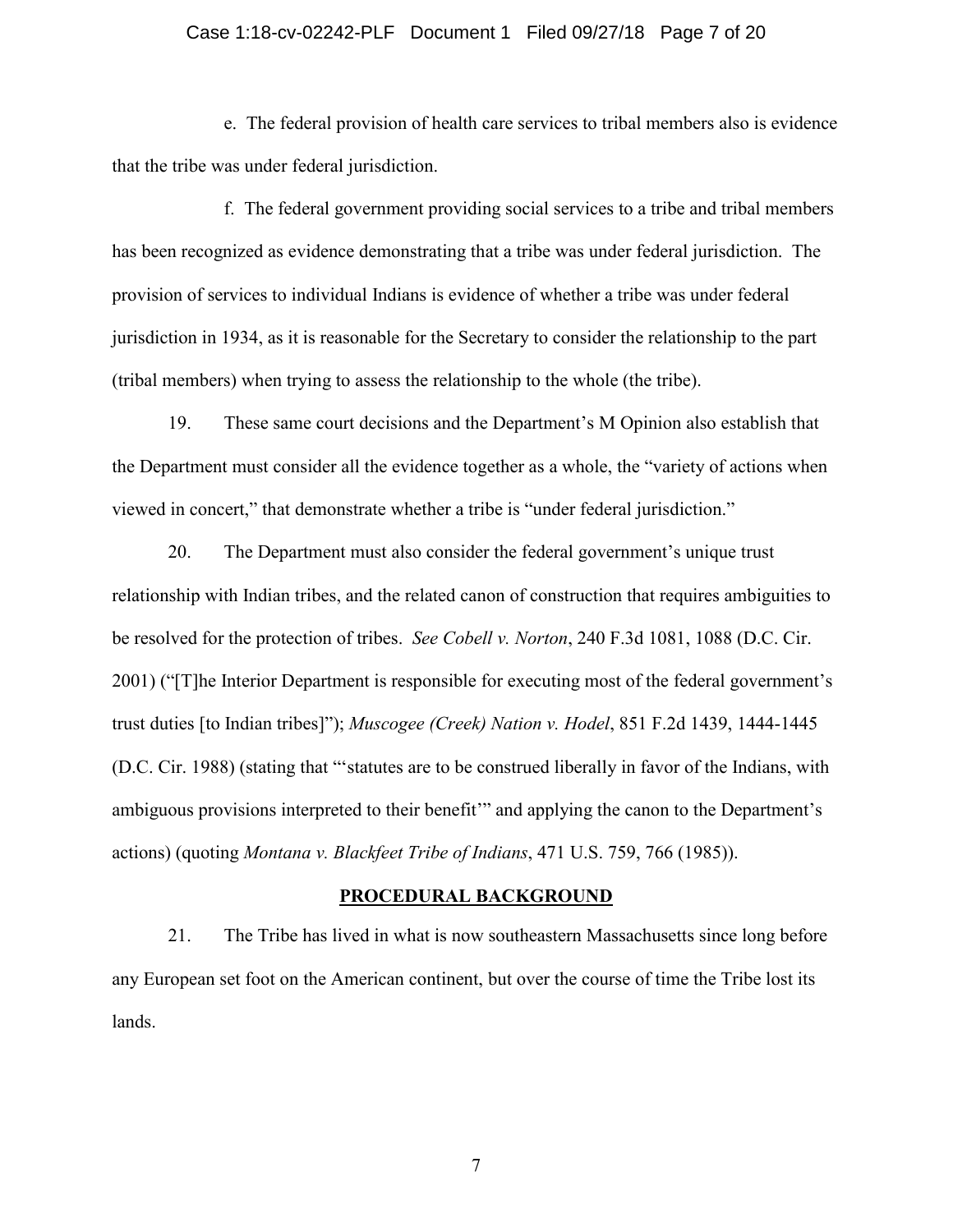### Case 1:18-cv-02242-PLF Document 1 Filed 09/27/18 Page 8 of 20

22. In 2007, the Tribe sought to address its landlessness when it petitioned the Department to acquire in trust approximately 170 acres of land in Mashpee, Massachusetts and approximately 150 acres near Taunton, Massachusetts.

23. The Tribe sought the trust land to support the needs of its members and provide land for self-determination and self-governance, housing, education and cultural preservation. The Mashpee land, which includes culturally significant and historic sites in the heart of the Tribe's historic territory (including a Mashpee burial ground used by the Tribe for centuries), is for use for tribal administrative and cultural purposes, and tribal housing. The Taunton land is for use for economic development in the form of an Indian gaming facility, with revenues intended to support the Mashpee tribal government and meet the needs of Tribal members, many of whom suffer from unemployment or incomes below poverty level.

24. On September 18, 2015, the Department issued a record of decision to acquire the Mashpee and Taunton parcels in trust, under the second definition of "Indian" in the IRA, which includes "all persons who are descendants of such members who were, on June 1, 1934, residing within the present boundaries of any Indian reservation." U.S. Department of the Interior, Assistant Secretary-Indian Affairs, Record of Decision, Trust Acquisition and Reservation Proclamation for 151 Acres in the City of Taunton, Massachusetts, and 170 Acres in the Town of Mashpee, Massachusetts for the Mashpee Wampanoag Tribe (Sept. 18, 2015) at 7 (2015 ROD). In the 2015 ROD, the Department specifically did not consider whether the Tribe qualified to have land taken in trust under Definition 1 of the IRA (members of a recognized tribe "now under federal jurisdiction" in 1934).

25. In 2016, certain residents of the City of Taunton ("Littlefield Plaintiffs") challenged the 2015 ROD in the U.S. District Court for the District of Massachusetts. The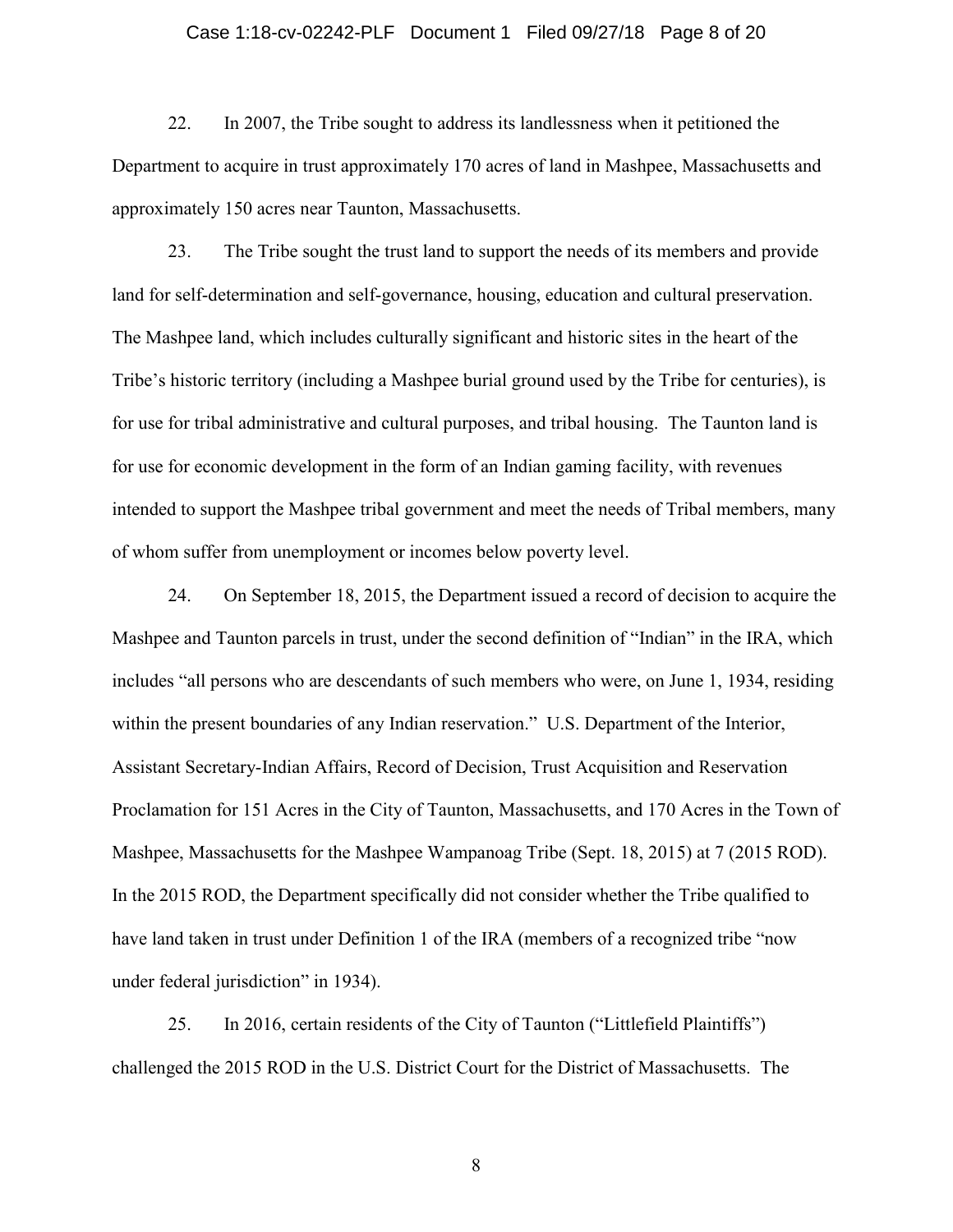## Case 1:18-cv-02242-PLF Document 1 Filed 09/27/18 Page 9 of 20

Littlefield Plaintiffs challenged, *inter alia*, the Department's interpretation of the second definition of Indian in the IRA. *Littlefield, et al. v. U.S. Dep't of the Interior*, Case No. 16-CV-10184 (D. Mass. 2016) (*Littlefield)*.

26. On July 28, 2016, the Massachusetts federal district court ruled against the Department, concluding that the second definition of Indian incorporates the prior phrase, "members of any recognized Indian tribe now under federal jurisdiction." The Court remanded the matter to the Secretary for further proceedings consistent with the opinion.

27. Both the Department and the Tribe filed a notice of appeal from the District Court's *Littlefield* decision in the U.S. Court of Appeals for the First Circuit. The appeal proceedings have been stayed since May 15, 2017. After Defendant Secretary Zinke took office, however, the Department dismissed its appeal (although it remains a party to the Tribe's appeal).

28. By letter dated December 6, 2016, the Department told the Tribe and the Littlefield Plaintiffs it would analyze whether the Tribe was eligible to have land taken in trust under the first definition of "Indian," and invited the parties to submit any evidence or argument that the Tribe was under federal jurisdiction in 1934.

29. On December 21, 2016 and on January 5, 2107, the Tribe submitted to the Department evidence and argument to demonstrate that the Tribe was under federal jurisdiction in 1934 and therefore eligible to have land acquired in trust under Definition 1. The Littlefield Plaintiffs filed a response on February 13, 2017, and the Tribe filed a reply on February 28, 2017, which concluded the briefing.

30. On June 30, 2017, the Department issued a draft negative decision (finding that the Tribe was not "under federal jurisdiction" in 1934). It also unilaterally requested supplemental briefing on the question of the effect of Massachusetts' exercise of authority over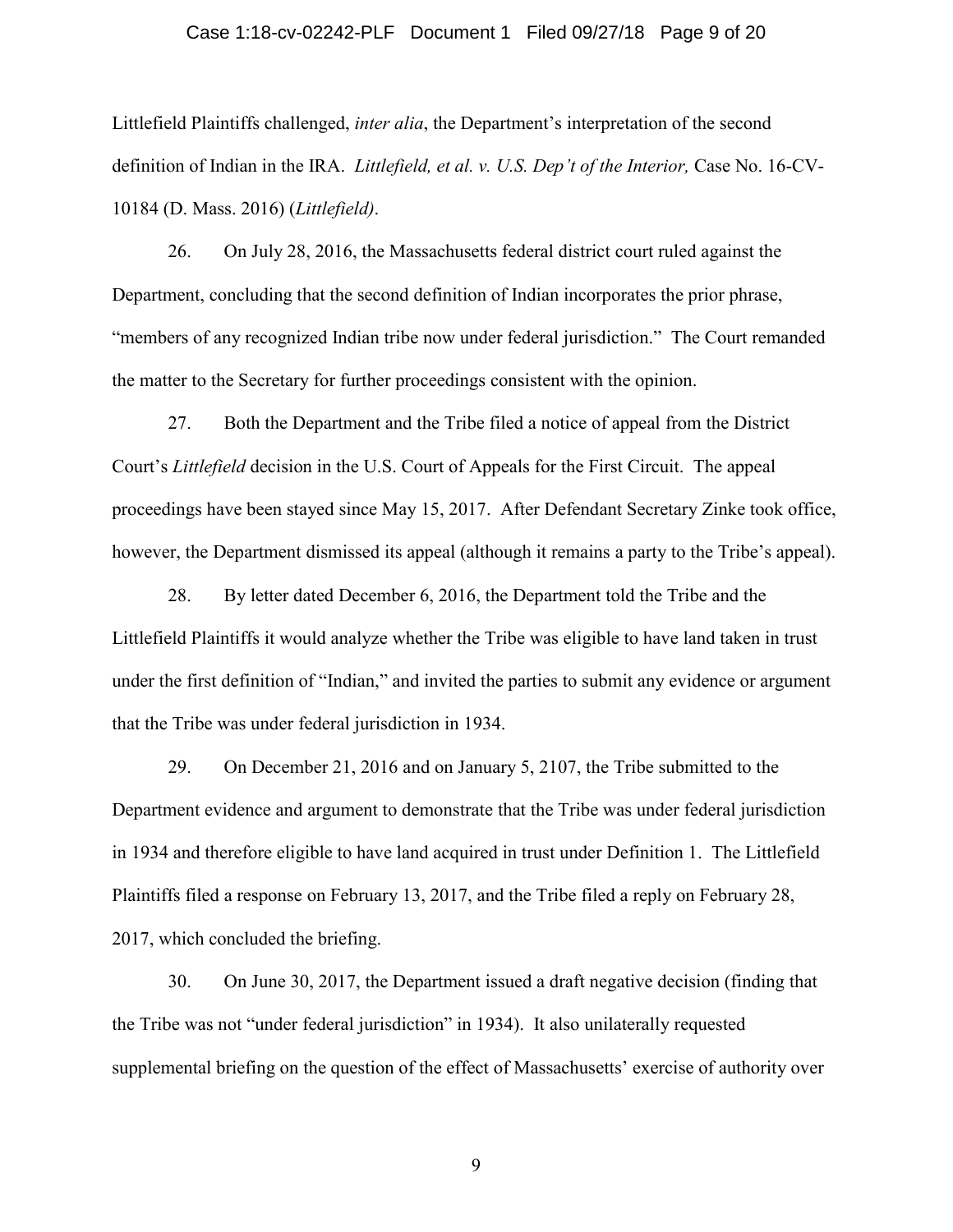### Case 1:18-cv-02242-PLF Document 1 Filed 09/27/18 Page 10 of 20

the Tribe and whether it could be considered a federal surrogate for the "under federal jurisdiction" inquiry.

31. The Tribe and the Littlefield Plaintiffs simultaneously submitted supplemental evidence and arguments on August 30, 2017, and responses on October 30, 2017, regarding whether the Tribe was "under federal jurisdiction" in 1934.

32. On October 30, 2017, the Wampanoag Tribe of Gay Head (Aquinnah) was permitted to provide a response to the Department's June 30, 2017, draft decision and request for supplemental briefing. Both the Tribe and the Littlefield Plaintiffs replied on November 13, 2017.

33. On September 7, 2018, the Department issued the Decision that is the subject of this complaint, erroneously finding that the Mashpee Wampanoag Tribe was not "under federal jurisdiction" as of 1934 so did not meet IRA Section 19's first definition of "Indian."

### **FACTUAL BACKGROUND**

34. The Tribe submitted to the Department evidence more than sufficient to demonstrate that the Tribe was under federal jurisdiction in 1934. The evidence submitted by the Tribe is of the same type relied on by the Department and the federal courts to determine in other cases that a tribe was under federal jurisdiction in 1934, and when considered in its entirety, the only logical conclusion that can be reached is that the Tribe was under federal jurisdiction in 1934. Yet in its Decision, the Department offered little more than conclusory statements to discount or ignore Mashpee's evidence. Tellingly, the Department failed to cite to any case law to support its cramped and ungenerous interpretation of the majority of the Tribe's facts.

Protection, Control, and Management of Indian Lands and Natural Resources

35. Mashpee submitted evidence, and the Department recognized, that the Tribe occupied the land comprising the Town of Mashpee from before European contact until modern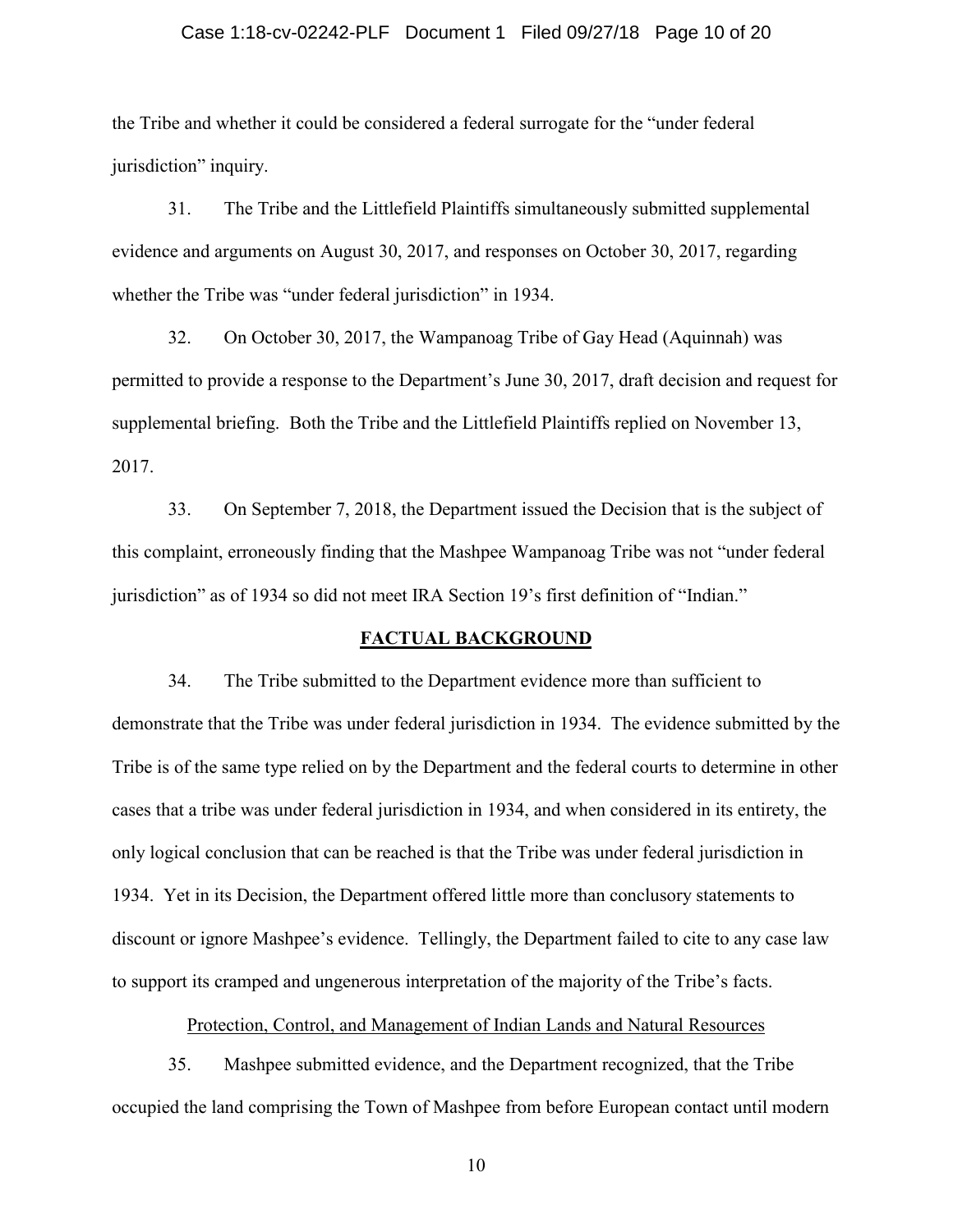### Case 1:18-cv-02242-PLF Document 1 Filed 09/27/18 Page 11 of 20

times, and had relationships with the British Crown and the Province of Massachusetts before the United States was founded. The Department recognized that the Tribe's relationship with its Mashpee lands was protected by the Crown, the colonial United States government, and the Commonwealth of Massachusetts, in addition to protections later enacted by the United States in the Indian Non-intercourse Act.

36. The Department acknowledged that in 1798, the U.S. Attorney for the District of Massachusetts brought an ejectment action on behalf of the Mashpee Tribe and successfully invalidated an illegal conveyance of tribal land in Mashpee, contrary to an existing restraint on the alienation of that Indian land.

37. The Department further acknowledged that, at the request of Congress, in the early 1820s the Secretary of War (the precursor to the Bureau of Indian Affairs was originally within the War Department) ordered Jedidiah Morse to prepare a report regarding the state of Indian tribes "within the jurisdiction of the United States." The Morse Report included a statistical table explaining the tribes considered within the United States' jurisdiction including the Mashpee Tribe.

38. Regarding Massachusetts tribes, the Morse Report stated that the tribes "reside on their respective Reservations at Marshpee [Mashpee], Herring Pond, Martha's Vineyard and Troy." Morse's Report and recommendation were considered by Congress, adopted by the Secretary of War, and sent to President Monroe.

39. The Department has acknowledged that the federal government considered the Tribe as inhabiting a reservation in the 1820s, and that the reservation had been set aside for the Tribe's occupation and use under the protection of the colonial court and government, and continued to exist and be occupied by Mashpee tribal members through 1934.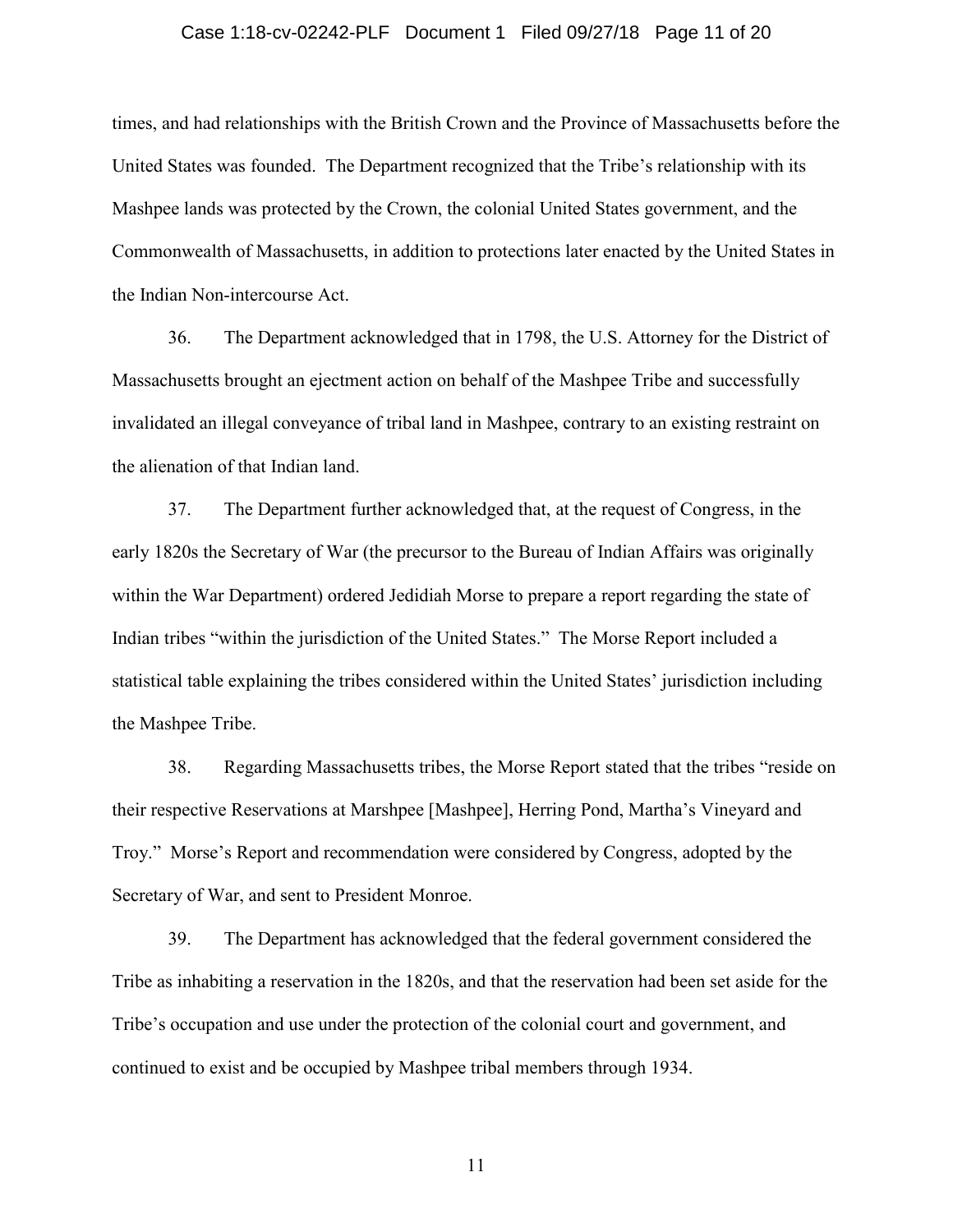# Case 1:18-cv-02242-PLF Document 1 Filed 09/27/18 Page 12 of 20

40. In the late 1940's, the federal government acknowledged and acquiesced in aboriginal hunting, fishing and gathering rights of the Mashpee Tribe, in a federal title report prepared by the Navy for condemnation proceedings. That report acknowledged the reserved rights of Mashpee Tribal members to cross over certain lands to gather seaweed and marsh hay.

41. Although the Department catalogued various actions taken in relation to Mashpee land and natural resources, and although a federal report commissioned by Congress expressly includes the Tribe in a list of tribes "within the jurisdiction of the United States," the Department summarily reached the self-serving conclusion that "... the Federal Government took no action to protect the Tribe's lands, despite invitations to do so." The Department offers no legal support for its conclusory assessment, which runs counter to the evidence, and is arbitrary, capricious and contrary to law.

### Federal and Indian Office Census Rolls

42. The Department acknowledged that Mashpee Tribal members were listed as Indians in the general federal census between 1850 and 1940. Tribal members were also listed in the federal census Indian Population Schedule for 1910.

43. The Department acknowledged that in the 1884 Appropriations Act for the Indian Department, Congress directed the Department of the Interior to collect information about tribes in Indian census rolls. 23 Stat. 76, 98 (July 4, 1884). Mashpee Tribal members were included in two Indian census rolls prepared by the Indian agent at the United States Indian School in Carlisle, PA in 1911 and 1912.

44. Entirely ignoring the censuses created at the Carlisle Indian School, the Department, with no analysis, dismisses the census evidence by concluding that listing Tribal members on a Federal census, "though it may be probative of Federal jurisdiction over the Tribe,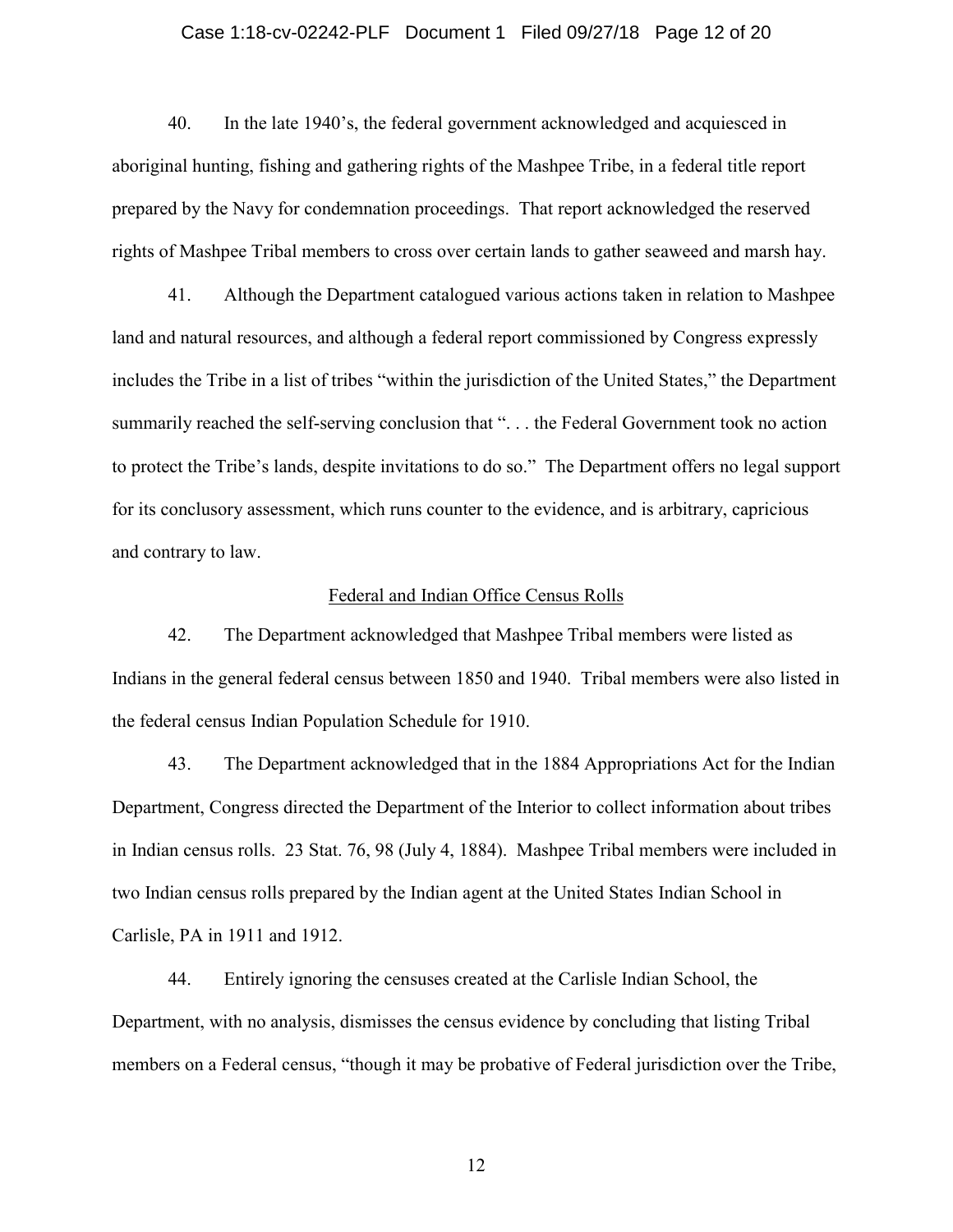## Case 1:18-cv-02242-PLF Document 1 Filed 09/27/18 Page 13 of 20

*in and of itself* is inconclusive...." This statement contradicts the Department's prior opinions and relevant case law that census evidence is important evidence of federal jurisdiction.

45. The Department also improperly treated the census evidence in isolation, although the census evidence is only one of multiple types of evidence of federal jurisdiction submitted by the Tribe and addressed by the Department, which must be "viewed in concert" under the Department's own requirements.

46. The Department's conclusion that these census records do not demonstrate that the Tribe was under federal jurisdiction is arbitrary, capricious, and contrary to law – the federal actions accounting for and enumerating Mashpee Tribal members as Indians in federal census documents reflect federal obligations, duties, responsibility for and authority over the Tribe before and continuing through 1934, consistent with relevant case law.

## Federal Officials Acknowledging/Exerting Federal Authority Over Tribe

47. The Department acknowledged that the Mashpee Tribe was included in multiple federal reports relating to federal Indian policy and enumerating tribes under the jurisdiction of the United States during the late 1800s through 1935. Besides the Morse Report discussed above, the Mashpee Tribe was identified in these federal reports:

- Letter from Thomas McKenney, the Director of the Office of Indian Affairs to the Secretary of War, relying on Morse's 1822 table with "the names of the Indian tribes now remaining within the limits of the different states…" (Jan. 10, 1825);
- Letter from Thomas McKenney to the Secretary of War, relying on Morses's 1822 table to show the Indian tribes "now resident within the United States…" (Dec. 5, 1828);
- A chart prepared by Indian Agent Henry Schoolcraft in 1851 in response to Congressional direction regarding trade and intercourse with Indian tribes;
- An 1888 Report by Alice Fletcher for the Department of the Interior regarding the progress of Indian education in the United States, prepared in response to a Senate Resolution;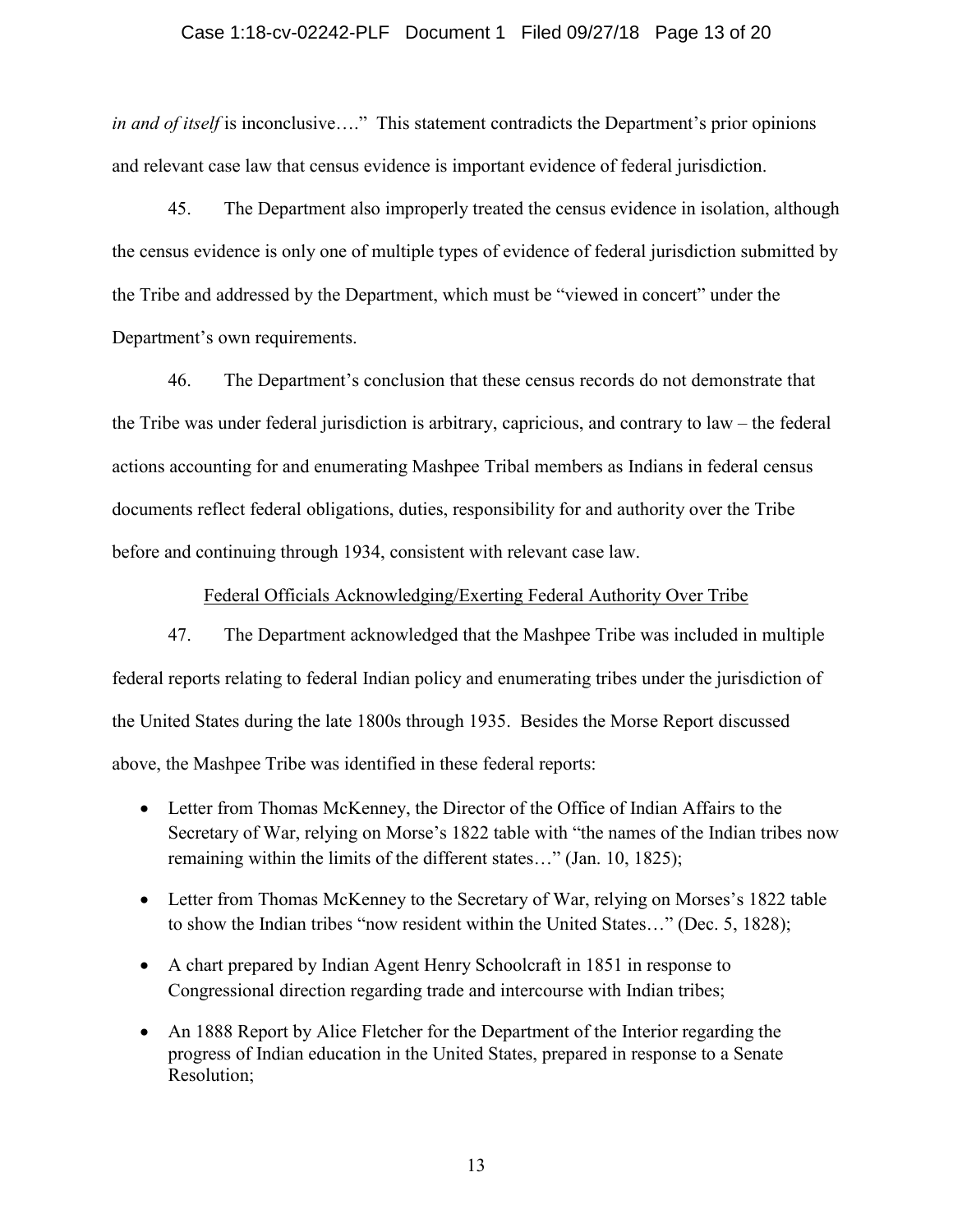- The 1890 annual report of the Commissioner of Indian Affairs, specifically noting that Mashpee continued to hold tribal relations and specific tracts of land (submitted to Congress); and
- A 1935 Survey of New England Tribes by Gladys Tantaquidgeon, who was hired by BIA for this task, whose report was paid for by BIA and included in a larger report to the Commissioner of Indian Affairs.

48. Although these reports were ordered by Congress and the federal government to determine federal policy regarding tribes within the United States' jurisdiction, the Department improperly concluded, with limited analysis and no legal citation, that these federal reports simply demonstrate federal "acknowledgment" of the Mashpee Tribe, that including a tribe on a federal report does not demonstrate an "exercise" of jurisdiction over the Tribe. The Department's conclusory assertions are contrary to existing law, which requires that the actions by Federal agents, directed and funded by Congress, in visiting and compiling records to make federal Indian policy and decisions pertaining to Mashpee and other tribes is an exercise of federal jurisdiction.

49. The Department's analysis of the import of the Morse Report is illustrative. The federal government used the Morse Report to decide which eastern tribes it would leave in place, and which eastern tribes it would force to move west. The Department's Decision perversely concludes that a decision to force a tribe to relocate to new lands shows a tribe was under federal jurisdiction, but that a decision to allow a tribe to stay within its historic homelands is not. Both are decisions profoundly affecting the future of the tribe. The Department fails to provide a reasonable explanation (let alone case law) justifying its position that a removal decision counts to show a tribe was "under federal jurisdiction" but a decision to leave a tribe in place does not.

50. The Department's dismissal of these federal reports and surveys is arbitrary, capricious, and contrary to law – the series of federal actions that resulted in the Mashpee Tribe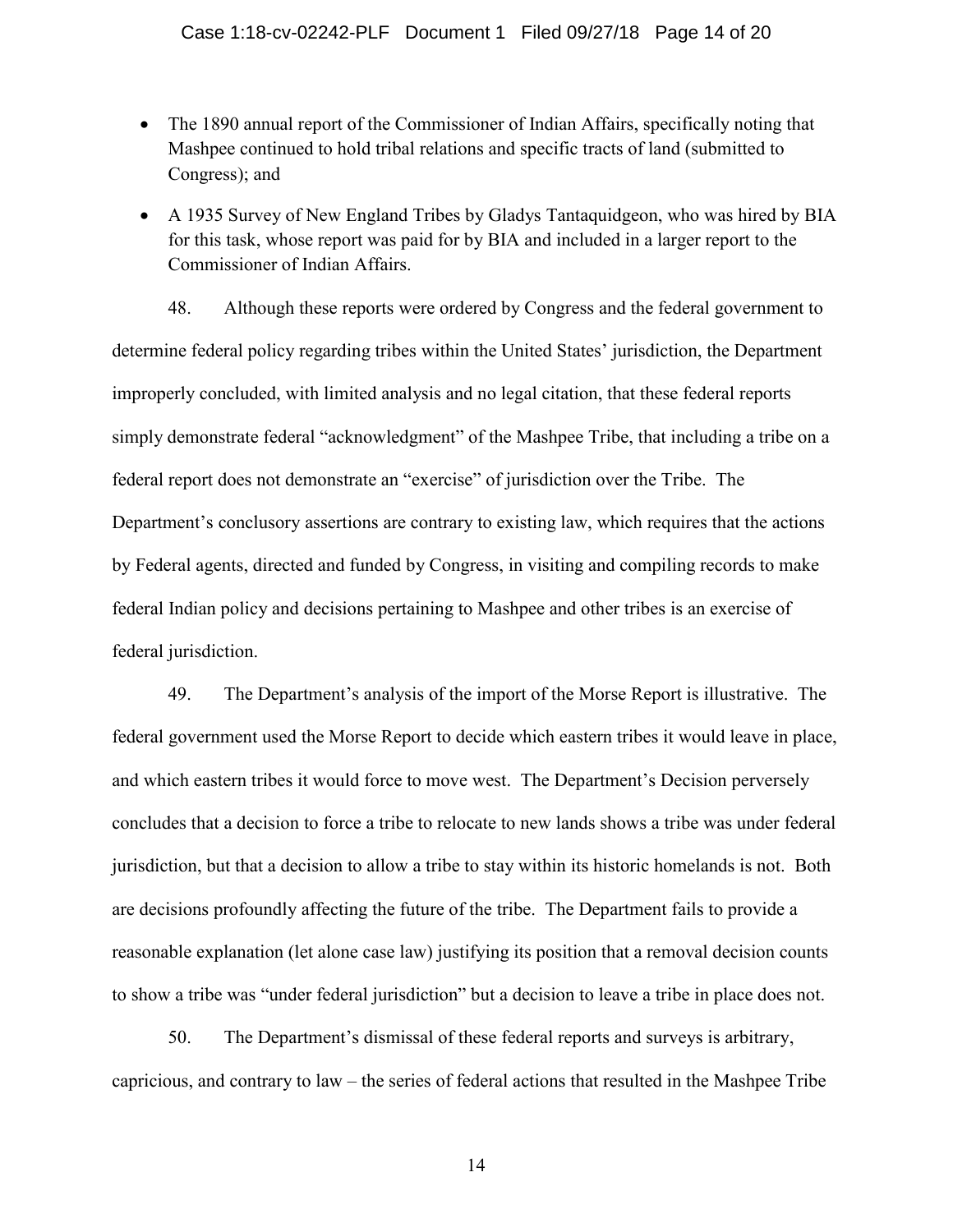## Case 1:18-cv-02242-PLF Document 1 Filed 09/27/18 Page 15 of 20

being included in multiple federal accountings of existing tribes and their status within the United States' jurisdiction, which were used to inform federal Indian policy, reflect federal obligations, duties, responsibility for and authority over the Tribe before and continuing through 1934.

## Tribal Members Attending Federal Indian School/Federal Education Funding

51. The Department acknowledged that a significant number of Mashpee Tribal members attended the federally-operated Carlisle Indian School between 1905 and 1918 when the school was closed. In 1928, the General Accounting Office issued a report including attendance records for every year Carlisle was in operation (1879-1918). The Report identifies Mashpee students by year, with the years 1906 and 1917 tallying over a dozen Mashpee students.

52. The Department stated that the evidence about enrollment of students "clearly demonstrate [sic] exercises of Federal authority over Indians generally and individual Indians specifically," but then inexplicably concluded that "none suffice, in isolation, to show an exercise of federal authority over the Mashpee Tribe as distinct from some of its members." Without analysis or citation to authority, the Department dismissed the Mashpee student records as being "insufficient" evidence that the Tribe was under federal jurisdiction, and refused to consider the evidence in the larger context of all the evidence in the record, contrary to what the law and Departmental legal guidance requires.

53. The Department also ignored evidence that in the 1930s (after Carlisle had closed), the Director of Education in the Office of Indian Affairs (in coordination with Gladys Tantaquidgeon, author of the federal 1935 Survey of New England Tribes) worked with the federal Public Works Administration to provide a federal PWA grant to build a new school to educate Mashpee children – another example of federal engagement and funding, and clear exercise of federal jurisdiction on behalf of Mashpee tribal members.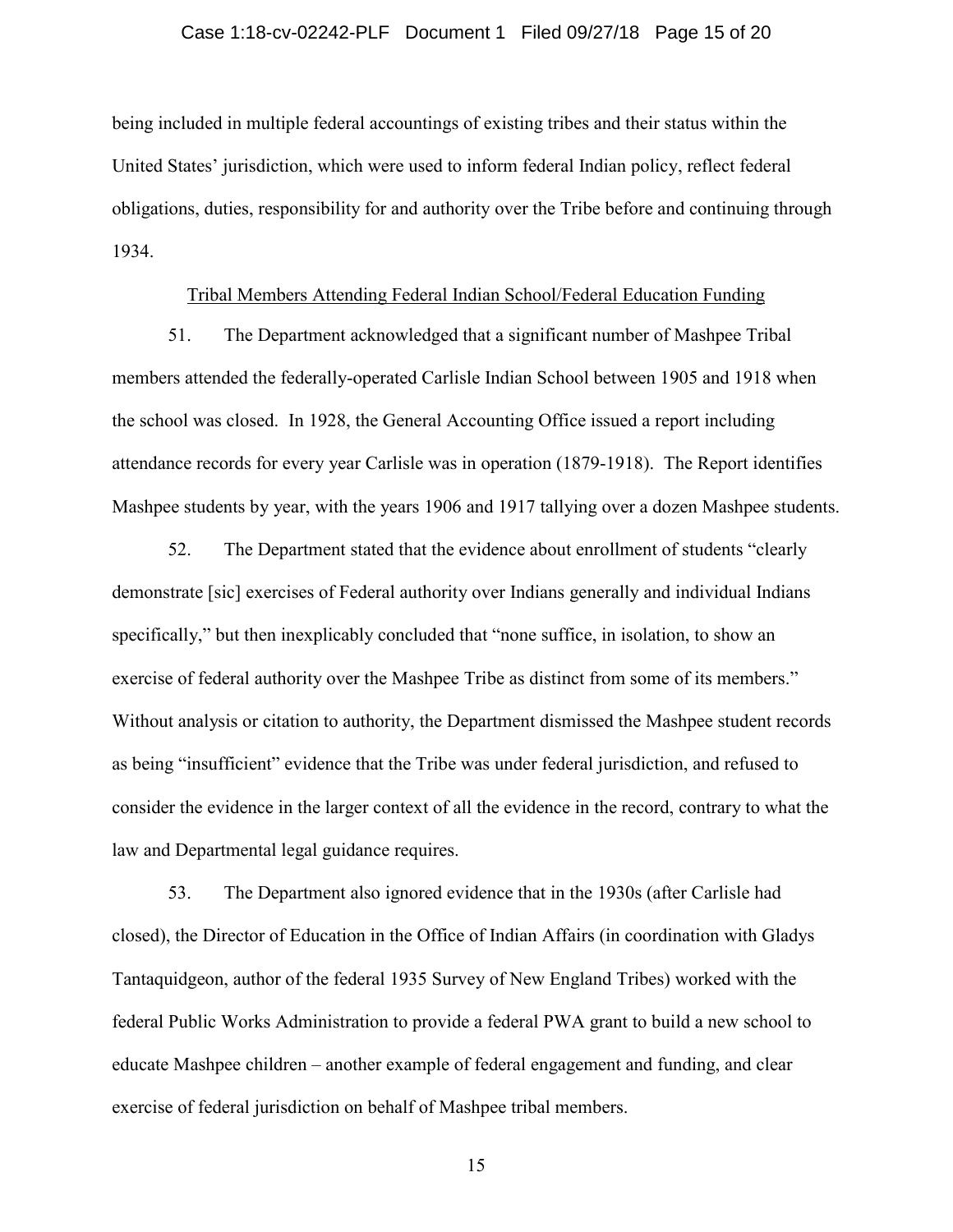# Case 1:18-cv-02242-PLF Document 1 Filed 09/27/18 Page 16 of 20

54. The Department's Decision is arbitrary, capricious, and contrary to law – federal supervision over a significant number of Mashpee Tribal members at a federal Indian school, and federal coordination and funding to provide a local school for Mashpee children reflects federal obligations, duties, responsibility for and authority over the Tribe before 1934, which remained intact through 1934.

### Federal Indian Affairs Officials Managing Funds as Trustee for Tribal Members

55. With even less analysis, the Department dismissed the evidence that Federal officials regularly controlled and managed funds for Mashpee tribal members. The Superintendent of Carlisle Indian School controlled funds belonging to Mashpee members attending the school. In at least one case, the Carlisle Superintendent was required to seek additional approval from the Commissioner of Indian Affairs to transfer or use Mashpee members' funds. Federal officials at Carlisle also restricted Mashpee students' parents access to the students' funds.

56. The Department improperly concluded, contrary to law, that federal control of Mashpee tribal member's funds in connection with Mashpee tribal members attending the federal Carlisle Indian School is not sufficient evidence of federal obligations, duties, responsibility for and authority over the Tribe before 1934, which remained intact through 1934, and improperly failed to consider the evidence in concert and in context with all the other evidence of federal jurisdiction.

## Federal Indian Affairs Officials Providing Health Care to Tribal Members

57. The Department gave only superficial attention to the evidence that Federal Indian Affairs officials exercised federal supervision over Mashpee tribal members by paying for and providing health care to Mashpee students attending the Carlisle Indian School. Federal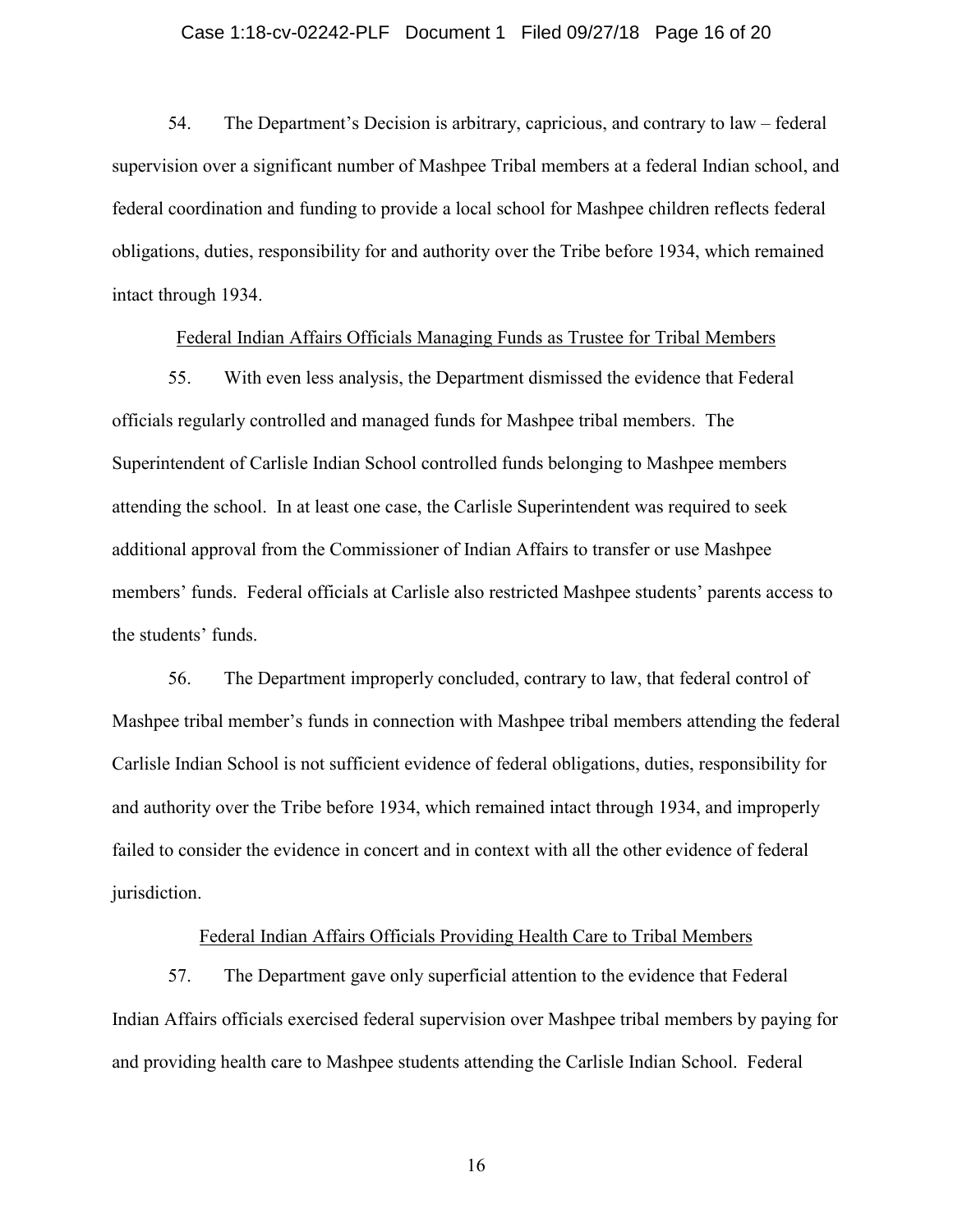## Case 1:18-cv-02242-PLF Document 1 Filed 09/27/18 Page 17 of 20

Carlisle officials regularly approved and provided medical care, including surgery and other significant medical procedures for Mashpee tribal members attending the school.

58. The Department concluded, contrary to existing law, including the M Opinion that specifically references health care for tribal members as evidence of federal jurisdiction, that the federal provision and control of Mashpee tribal member's health care in connection with Mashpee tribal members attending the federal Carlisle Indian School is not sufficient evidence of federal obligations, duties, responsibility for and authority over the Tribe before 1934, which remained intact through 1934. The Department also failed to consider the evidence in concert and in context with all the other evidence of federal jurisdiction, as required by law.

# Federal Indian Affairs Officials Providing Social Services (Job Placement and Training) to Tribal Members

59. The Office of Indian Affairs routinely expended federal funds and used federal officials to provide social services such as job training and placement to Mashpee tribal members attending Carlisle Indian School. Mashpee students enrolled at Carlisle Indian School participated in the federal government's "outing" program where they were assigned by federal officials to work for various employers for vocational experience and training.

60. Contrary to law, including the M Opinion and federal case law that specifically references the provision of social services as being evidence of federal jurisdiction, the Department concluded that the federal funding and provision of social services to Mashpee tribal members attending the federal Carlisle Indian School is insufficient evidence of federal obligations, duties, responsibility for and authority over the Tribe before 1934, which remained intact through 1934. The Department also failed to consider the evidence in concert and in context with all the other evidence of federal jurisdiction, as required by law.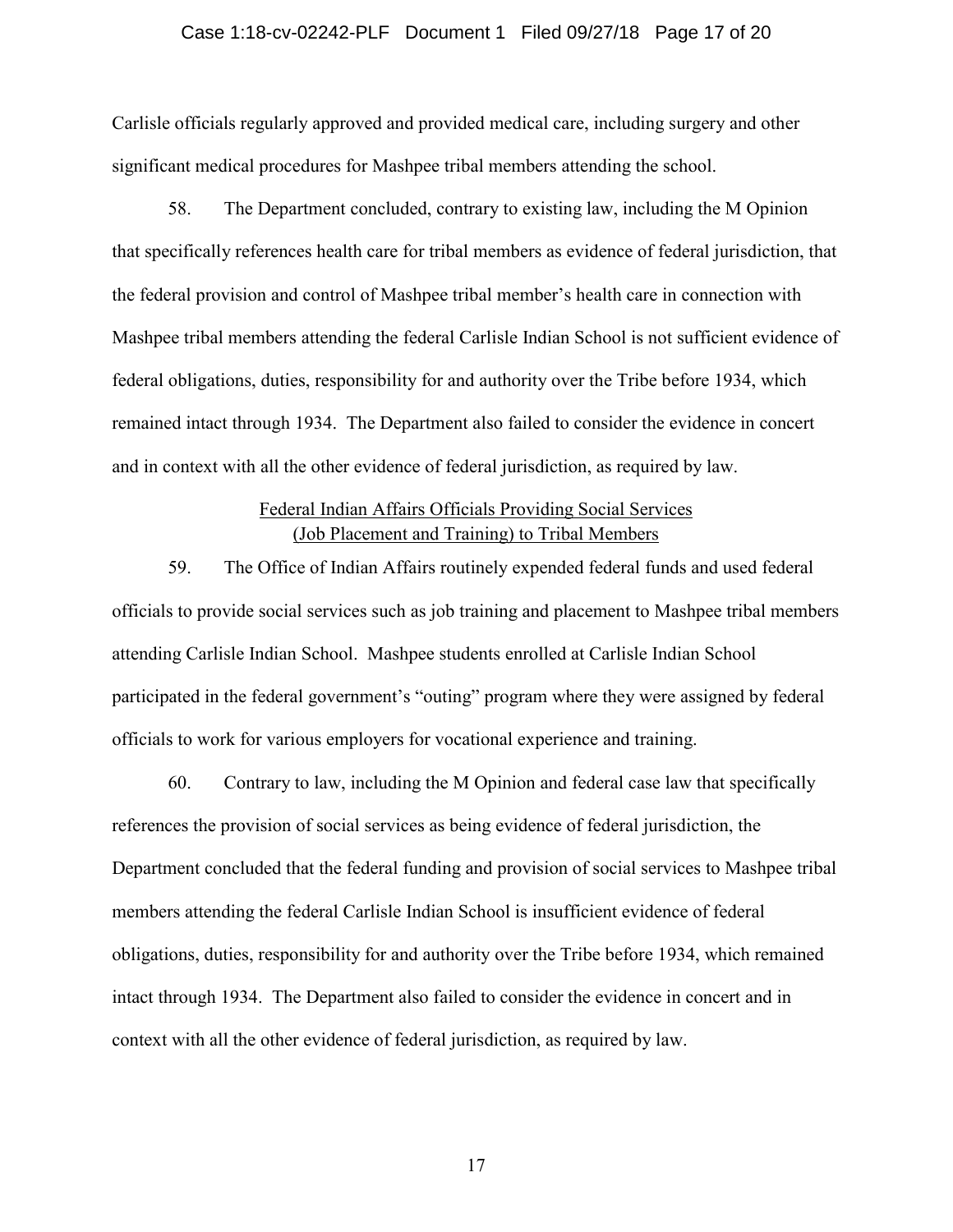# **COUNT I**

61. Each of the above allegations is incorporated herein by reference.

62. The Secretary improperly issued a Decision incorrectly finding that the Mashpee

Tribe was not "now under federal jurisdiction," within the meaning of 25 U.S.C. § 5129.

63. That Decision is final agency action that is arbitrary, capricious and contrary to

law under 5 U.S.C. § 706(2).

64. The evidence cited in the Decision demonstrates that the Mashpee Tribe was "under federal jurisdiction" in 1934 within the meaning of the IRA, as required by the Department's own M Opinion and relevant case law:

- The Tribe was included in federal reports and surveys, some ordered by Congress, from the 1800's through 1934 that listed the tribes, including Mashpee, that were "within the jurisdiction of the United States" and were used as the basis for federal Indian policy.
- The United States protected the Tribe in the occupation of its lands and resources in Mashpee, Massachusetts, taking action through a U.S. attorney to protect Mashpee lands illegally conveyed to non-Indians in violation of a restraint on alienation, recognized the Tribe as inhabiting a reservation in the 1820's when considering the implementation of federal removal, and recognized that the reservation had been set aside for the Tribe's occupation and use and continued to exist and be occupied by Mashpee tribal members through 1934.
- The United States took federal actions to account for and enumerate Mashpee Tribal members as Indians in federal census documents.
- The United States engaged in federal supervision over a significant number of Mashpee Tribal members attending a federal Indian school.
- The United States controlled Mashpee tribal member's funds in connection with Mashpee students attending the federal Carlisle Indian School, and required that Mashpee parents obtain federal permission to access their child's funds maintained by the federal government.
- The United States funded and provided health care to Mashpee students attending the Carlisle Indian School, and sometimes approved significant medical procedures for Mashpee students without parental permission.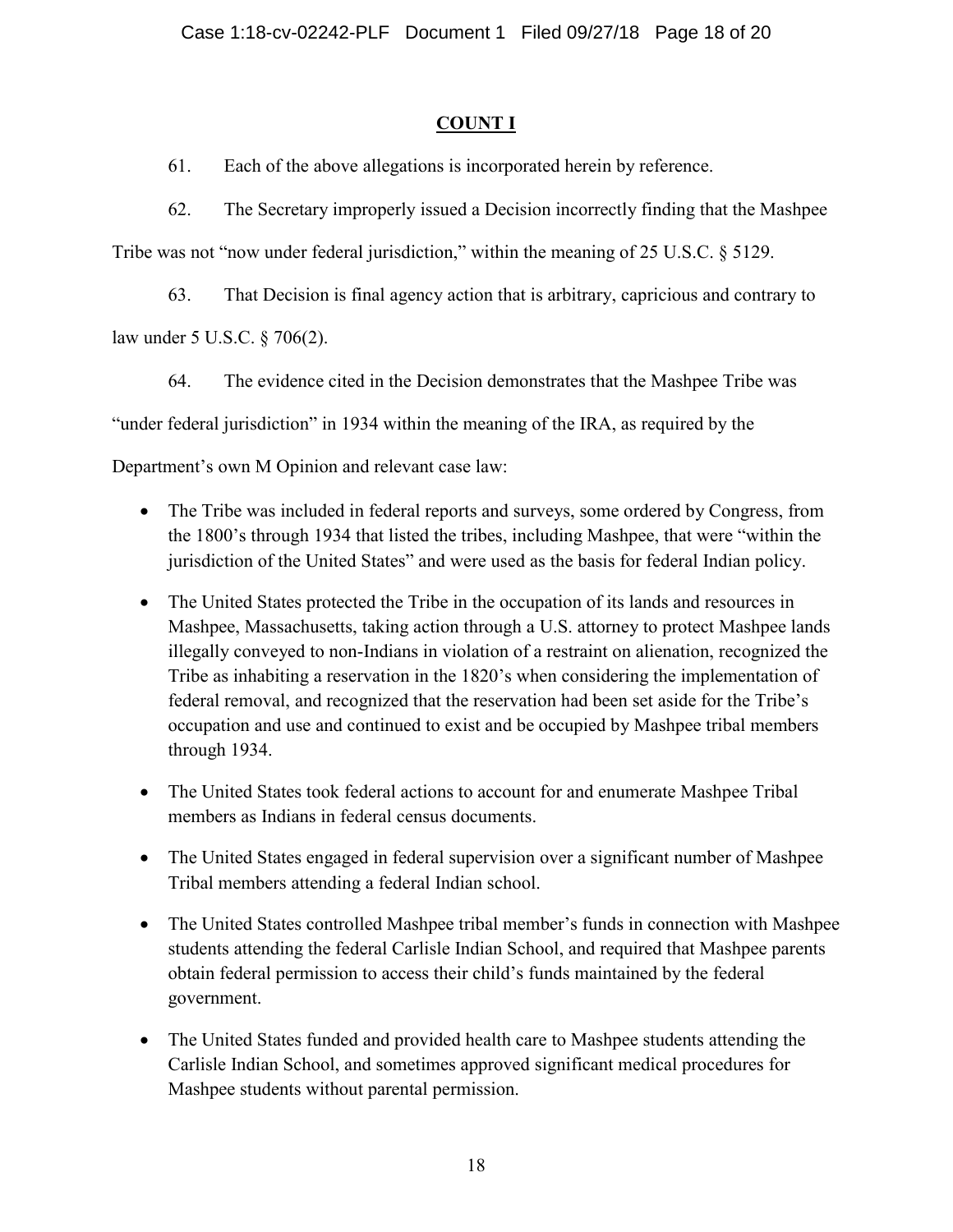• The United States funded and provided social services to Mashpee tribal members attending the federal Carlisle Indian School, including job training and placement.

65. The Department failed to consider all such evidence demonstrating the federal course of dealings with Mashpee, and did not consider all the evidence together as a whole, the "variety of actions when viewed in concert," that demonstrate that the Tribe was under federal jurisdiction, as required by the Department's M Opinion, prior Departmental decisions, and law.

66. For these reasons and others, the Decision is arbitrary, capricious and contrary to law, in violation of the APA.

## **PRAYER FOR RELIEF**

**WHEREFORE**, Plaintiff requests that the Court grant the following relief and enter judgment as follows:

67. Declare that the Secretary's Decision that the Mashpee Tribe was not "under federal jurisdiction" within the meaning of the IRA is arbitrary, capricious, and contrary to law.

68. Order the Secretary to set aside the Decision and issue a new decision based on the evidence and consistent with law, regulation, and Departmental policy.

69. Award Plaintiff costs, attorneys' fees, and other expenses of this litigation.

70. Provide any such other relief that the Court may deem proper.

Dated: September 27, 2018 Respectfully Submitted,

By: s/ Tami Lyn Azorsky DENTONS US LLP Tami Lyn Azorsky, Bar No. 388572 tami.azorsky@dentons.com V. Heather Sibbison, Bar No. 422632 heather.sibbison@dentons.com Suzanne R. Schaeffer, Bar No. 429735 suzanne.schaeffer@dentons.com